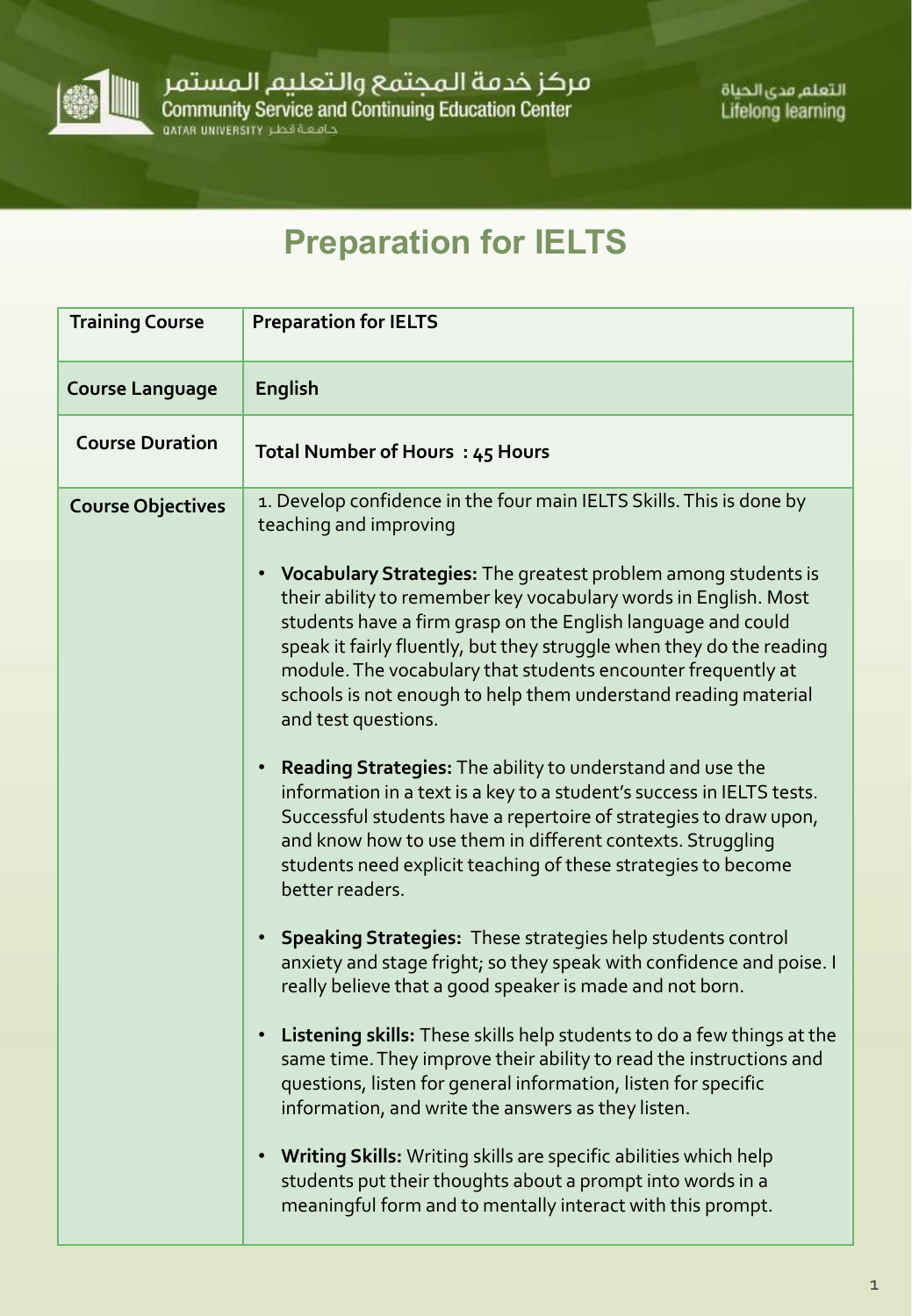

مركز خدمة الـمجتمع والـتعليم الـمستمر<br>Community Service and Continuing Education Center<br>معموم السور معروم السياسية السياسية من المتحدة من المتحدة المتحدة .

التعلم مدى الحياة **Lifelong learning** 

| <b>Preparation for IELTS</b> |                                                                                                                                                                                                                                                                                                                                                                                                                                                                                                                                                                                                                               |  |
|------------------------------|-------------------------------------------------------------------------------------------------------------------------------------------------------------------------------------------------------------------------------------------------------------------------------------------------------------------------------------------------------------------------------------------------------------------------------------------------------------------------------------------------------------------------------------------------------------------------------------------------------------------------------|--|
| <b>Course Objective</b>      | 2. Improve students' critical thinking: This program helps students<br>to strengthen their critical thinking. Students with strong critical<br>thinking skills attain better reading, writing, listening, and<br>speaking results.<br>3. Help students to control over the amount of time spent on the 4<br>English language modules (listening, reading, writing and<br>speaking) in IELTS test, especially to increase efficiency or<br>productivity.                                                                                                                                                                       |  |
| <b>Course Content</b>        | The work done in class is based around a specialist IELTS course<br>book and supplementary material is also used. The syllabus<br>includes a range of topics which are relevant to the test. On this<br>course participants will study the four skills - reading, writing,<br>speaking and listening - as they relate to the academic IELTS test,<br>as well as specific task types necessary to do well in the test.                                                                                                                                                                                                         |  |
| <b>Learning Outcomes</b>     | At the end of the program the trainees will be able to<br>1. Speaking<br>• Use interaction skills in an interview situation<br>. Use appropriate para-linguistic skills such as body language and eye<br>contact<br>. Produce cohesive, coherent and grammatically correct speech<br>• Use appropriate vocabulary, pronunciation, intonation, word and<br>sentence stress.<br>2. Listening<br>• Listen to a conversation / short talk<br>• Identify key information from a table/chart/map<br>• Complete a timetable/calendar of events<br>• Label a diagram<br>• Complete short answer/multiple choice/true false questions. |  |